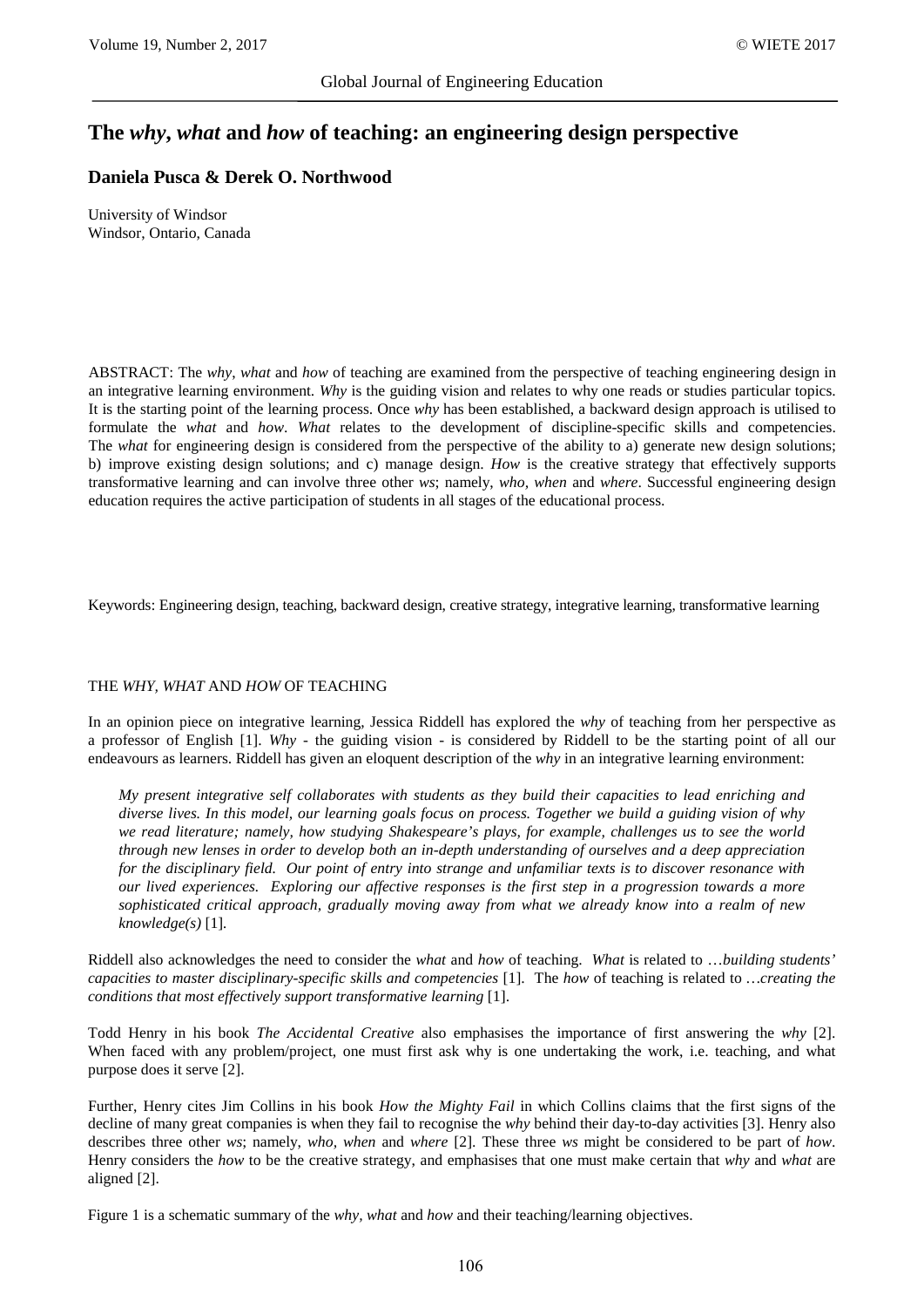

Figure 1: Schematic of the *why*, *what* and *how*.

## *WHY* AND BACKWARD DESIGN

Understanding the *why* first, is also the underpinning of *backward design* or *understanding by design* (UbD) [4-7]. As noted by Grant Wiggins and Jay McTighe in their book, *Understanding by Design* [4]:

*Teachers are designers. An essential part of our profession is the design of curriculum and learning experiences to meet specified purposes* [4].

Wiggins and McTighe advocate a backward design approach to curriculum planning:

*One starts with the end - the desired results (goals or standards) and then derives the curriculum from the evidence of learning (performances) called for by the standard and the teaching needed to equip students to perform* [4].

Wiggins and McTighe acknowledged that the logic of backward design had been clearly and succinctly described by Ralph Tyler in 1949 [8]. Tyler identified four fundamental questions, which must be answered in developing any curriculum and plan of instruction, namely:

- *1. What educational purposes should the school seek to attain?*
- *2. What educational experiences can be provided that are likely to attain these purposes?*
- *3. How can these educational experiences be effectively organized?*
- 4. *How can we determine whether these purposes are being attained?* [8]

A comparison of the four questions posed by Tyler [8] with Figure 1 readily shows that Question 1 is the *why* in Figure 1, i.e. the *guiding vision* of Riddell [1]. Question 2 and Question 3 correspond to the *what* and *how*, respectively, in Figure 1. Question 4 relates to assessment and *understanding*. Wiggins and McTighe have described *understanding* as:

*Understanding is revealed as transferability of core ideas, knowledge, and skill, on challenging tasks in a variety of contexts* [4].

The assessment of understanding is also a backward design process. As succinctly described by Tyler Coolidge Wood:

*...we need to figure out what understanding looks like and develop the evidence we need to show the students have understood, then design the assessments before the actual lesson* [9].

The importance of answering the *why* question first cannot be overemphasised [1][2][4]. Wiggins and McTighe in Chapter 1 of their book, *Understanding by Design* [4] use a quote from Stephen R. Covey [10] to begin the chapter:

*To begin with the end in mind means to start with a clear understanding of your destination. It means to know where you're going so that you better understand where you are now so that the steps you take are always in the right direction* [10].

Tyler's original (1949) rationale and his four fundamental questions for curriculum development [8] has been subject to criticism but still ranks as one of the most influential writings in curriculum development [11]. In the 1970's, Tyler started a revision to his 1949 rationale, but it was unfinished. Recently, Stanley [11] has examined the Tyler Rationale and the 1970's revision and has concluded:

*The most notable change in Tyler's 1970's proposals for curriculum development was a greater emphasis on the learner as a source for deriving educational purposes. This change indicated Tyler's increased commitment to the active participation of the student in the educational process* [11].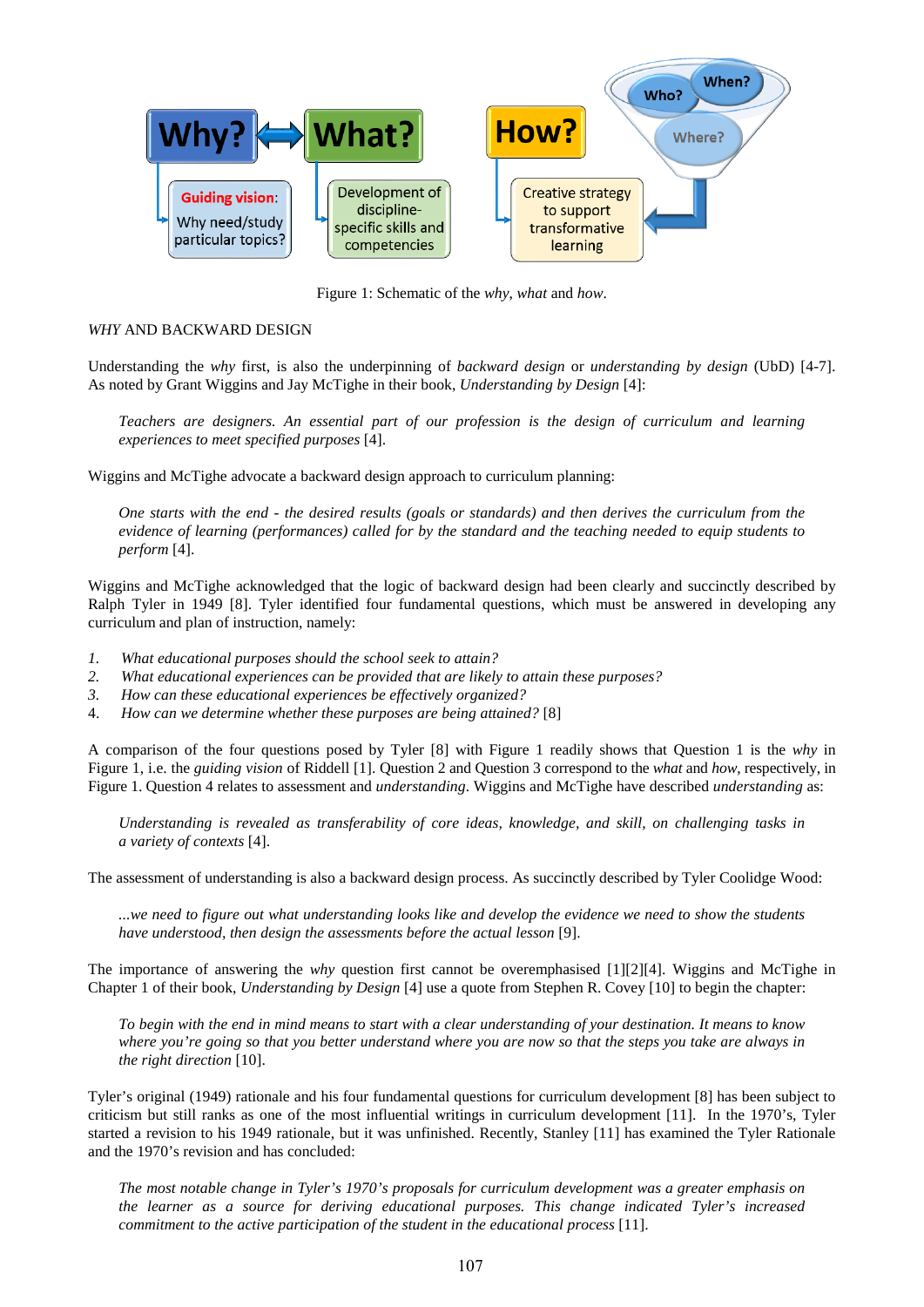As already discussed, Riddell strongly emphasises the importance of active student participation, i.e. *integrative learning* [1]. Both student and the teacher are *learning*. In a learning-centered campus, student learning is the most significant goal of the university [12]. Thus, students should always be kept first in mind when addressing the *why* question, as well as the *what* and the *how*.

## THE *WHY*, *WHAT* AND *HOW* OF TEACHING ENGINEERING DESIGN

A key challenge for the instructor in engineering design education is to correctly address the question: *why* should students study the topic of engineering design? At the University of Windsor, this guiding vision is that the students will develop:

*An ability to design solutions for complex, open-ended engineering problems and to design systems, components or processes that meet specified needs with appropriate attention to health and safety risks, applicable standards, economic, environmental, cultural and societal considerations.*

In considering the *what*, which is the development of discipline-specific skills and competencies, the authors have considered engineering design from three perspectives:

- ability to generate of new design solutions;
- ability to improve existing design solutions;
- ability to manage design.

Table 1 summarises *what* methods and techniques have been integrated in the context of teaching and learning at both the undergraduate and graduate levels. The question *what*, in the authors' opinion, should also consider the intent associated with the adopted approach; namely, whether one is preparing undergraduates for graduate school, the workplace or both. Tomiyama et al argued that there is a *critical difference*:

*The key point in design education is* to learn how to design*. On the other hand, industrial focus in design of products and systems is* design *itself* [13].

The engineering design stream for undergraduate courses offered from the first year to senior year follows the curriculum requirements regarding learning outcomes. The main goal in the teaching and learning process during the first and second years is to guide the students in the engineering design process for product design, and the main goal for the students is to learn the basics of the engineering design process and engineering design tools. These design methodologies …*focus more or less on functional design and embodiment design, rather than how to achieve concrete performance goals such as cost, quality, and time*, and as mentioned by Tomiyama et al, find less industrial application [13].

This is because …*innovation in functional design and embodiment design is less necessary*, since industry requires mostly design improvement, with a focus on reducing cost, and increasing quality and variety of products, to meet changing market demands. Design methodologies that are taught in the junior years find less industrial application since that they do not emphasise innovative design, but they have educational value, in helping students to easily understand fundamental concepts and to organise knowledge related to product development activities.

In Table 1, under *how*, the authors briefly summarise the creative strategies used to support a transformative learning process. As noted, since *how* involves three other *ws*; namely, *who*, *when* and *where* [2], the last column in Table 1 outlines the level (undergraduate or graduate) and engineering programme of the students.

Integrative learning as used in the case of engineering design courses is about making connections between academic knowledge and engineering practice, and this requires active involvement of both the student and the instructor. As mentioned by Loris Malaguzzi:

*Learning and teaching should not stand on opposite banks and just watch the river flow by; instead they should embark together on a journey down the river. Through an active, reciprocal exchange, teaching can strengthen learning how to learn* [24].

To support integration, the design courses require students to work on engaging problem-based projects that can be mainly classified in two categories:

- Service learning: students' projects address identified community needs or global issues;
- Applied research projects: students' projects address specific business or industry problems.

These projects allow students to take different perspectives on an issue, and/or to draw on learning from earlier courses to solve a problem. As part of these experiences, students are also asked to prepare e-portfolios in Blackboard, the current learning management system employed at the University of Windsor. This practice allows the students to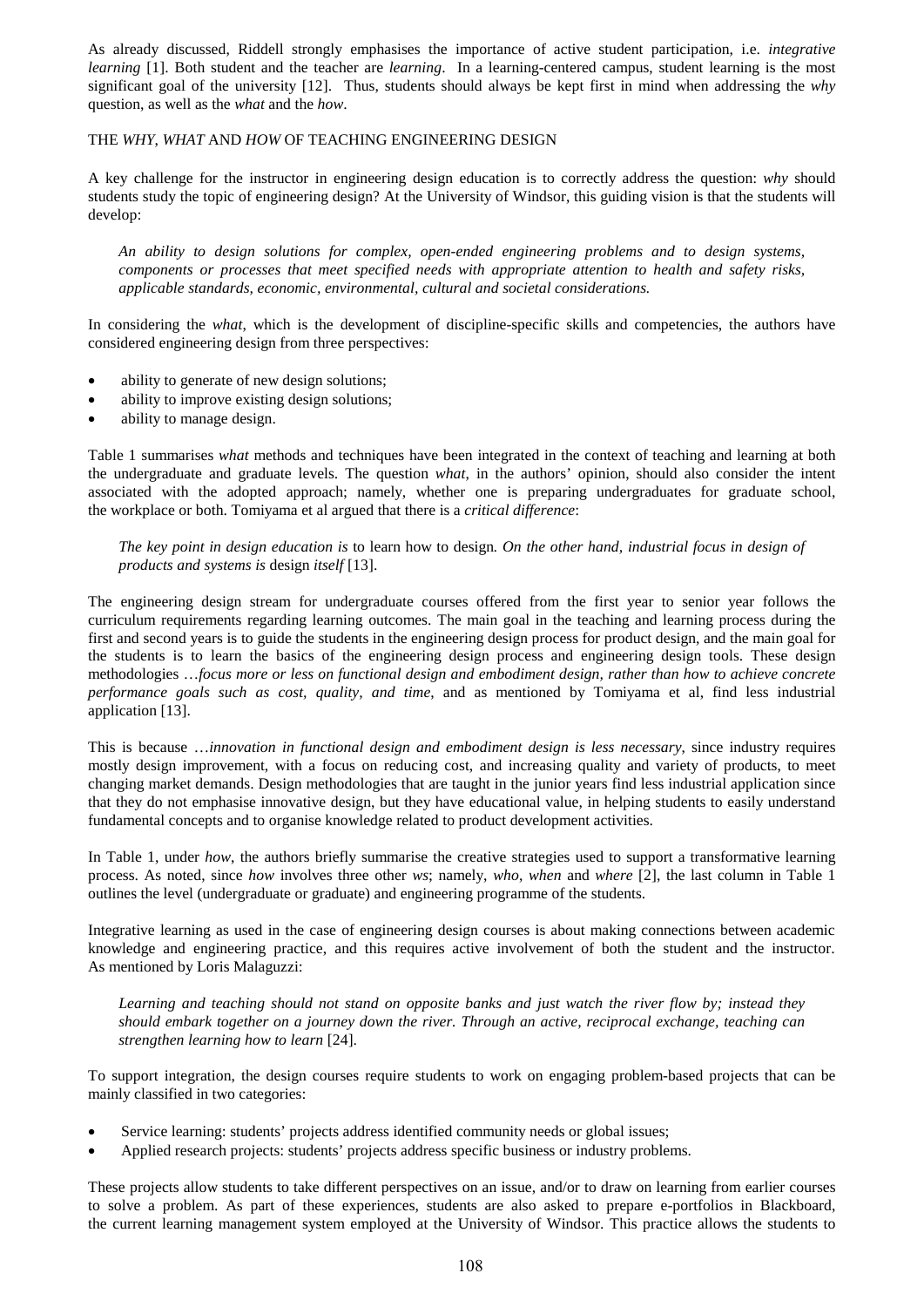reflect on their learning process, and reason on the connection between their work, the learning outcomes, and the skills gained.

| What      |                                                            |                                                     | How                                                                                                                            | Who? When? Where?                                                                                                       |
|-----------|------------------------------------------------------------|-----------------------------------------------------|--------------------------------------------------------------------------------------------------------------------------------|-------------------------------------------------------------------------------------------------------------------------|
| $\bullet$ | For the<br>generation<br>of new                            | Design based on<br>creativity [14]                  | - Brainstorming<br>- Analogy<br>- Biomimetics                                                                                  | First year: general<br>engineering, teamwork                                                                            |
|           | design<br>solutions                                        | Mechanical design<br>process [15]<br>Case based     | - Needs assessment<br>- Problem formulation<br>- Abstraction and synthesis<br>- Analysis<br>- Implementation<br>- Case studies | First year: general<br>engineering<br>Second year: mechanical,<br>automotive, industrial<br>engineering<br>Second year, |
|           |                                                            | reasoning [16]                                      |                                                                                                                                | third year,<br>fourth year:<br>mechanical, automotive,<br>industrial engineering                                        |
|           |                                                            | Systematic engineering<br>design and practice [17]  | - Planning and task clarification<br>- Conceptual design<br>- Embodiment design<br>- Detail design                             | Graduate level:<br>mechanical, industrial<br>engineering                                                                |
|           | For analysis<br>of attributes<br>and                       | Axiomatic design<br>(AD) [18]                       | - Independence axiom<br>- Information axiom                                                                                    | Graduate level:<br>mechanical, industrial<br>engineering                                                                |
|           | functions to<br>improve<br>existing<br>design<br>solutions | <b>Quality</b> function<br>deployment<br>(QFD) [19] | - House of quality tool                                                                                                        | Fourth year and graduate<br>level:<br>mechanical, automotive,<br>industrial engineering                                 |
|           |                                                            | Failure mode and<br>effect analysis<br>(FMEA) [20]  | - Design FMEA<br>- Product FMEA                                                                                                | Fourth year and graduate<br>level:<br>mechanical, automotive,<br>industrial engineering                                 |
|           |                                                            | Design for X<br>$(DfX)$ [21]                        | - Variety<br>- Quality<br>- Manufacturing and<br>assembly                                                                      | Fourth year and graduate<br>level:<br>mechanical, automotive,<br>industrial engineering                                 |
|           | For design<br>management                                   | Concurrent<br>engineering (CE) [22]                 | - Product lifecycle<br>management<br>- Product data management<br>- Product manufacturing<br>management                        | Fourth year and graduate<br>level:<br>mechanical, automotive,<br>industrial engineering                                 |
|           |                                                            | Design<br>structure matrix<br>method (DSM) [23]     | - Network modelling tool for<br>managing complex systems                                                                       | Fourth year and<br>graduate level:<br>mechanical, automotive,<br>industrial engineering                                 |

Table 1: *What* and *how* in engineering design.

The role of the e-portfolio is to make students more self-aware about their studies, so that they can answer the questions: *why* they need to study a certain topic; *what* design method or technique is suitable for a specific requirement; and *how* it might be solved. Students' engagement in activities that encourage *learning by doing,* followed by reflection on what was done, has been shown to better prepared students for the workplace [25-27].

The advances in digital engineering, virtual engineering and globalisation in product development, are important factors that must be considered when shaping the content of engineering design courses and implementing design theories and methodologies to address the *what* and *how*, and to better prepare graduates for the market demands. The overall skills, knowledge and abilities acquired during the learning experience at each degree level must resonate the employers' expectations. Pusca and Northwood have emphasised elsewhere that …*the content of engineering design education should be continuously revised* to ensure that graduates possess the knowledge, skills and capabilities required for a global engineer [28]. There should be communication and collaboration between educators, students and industry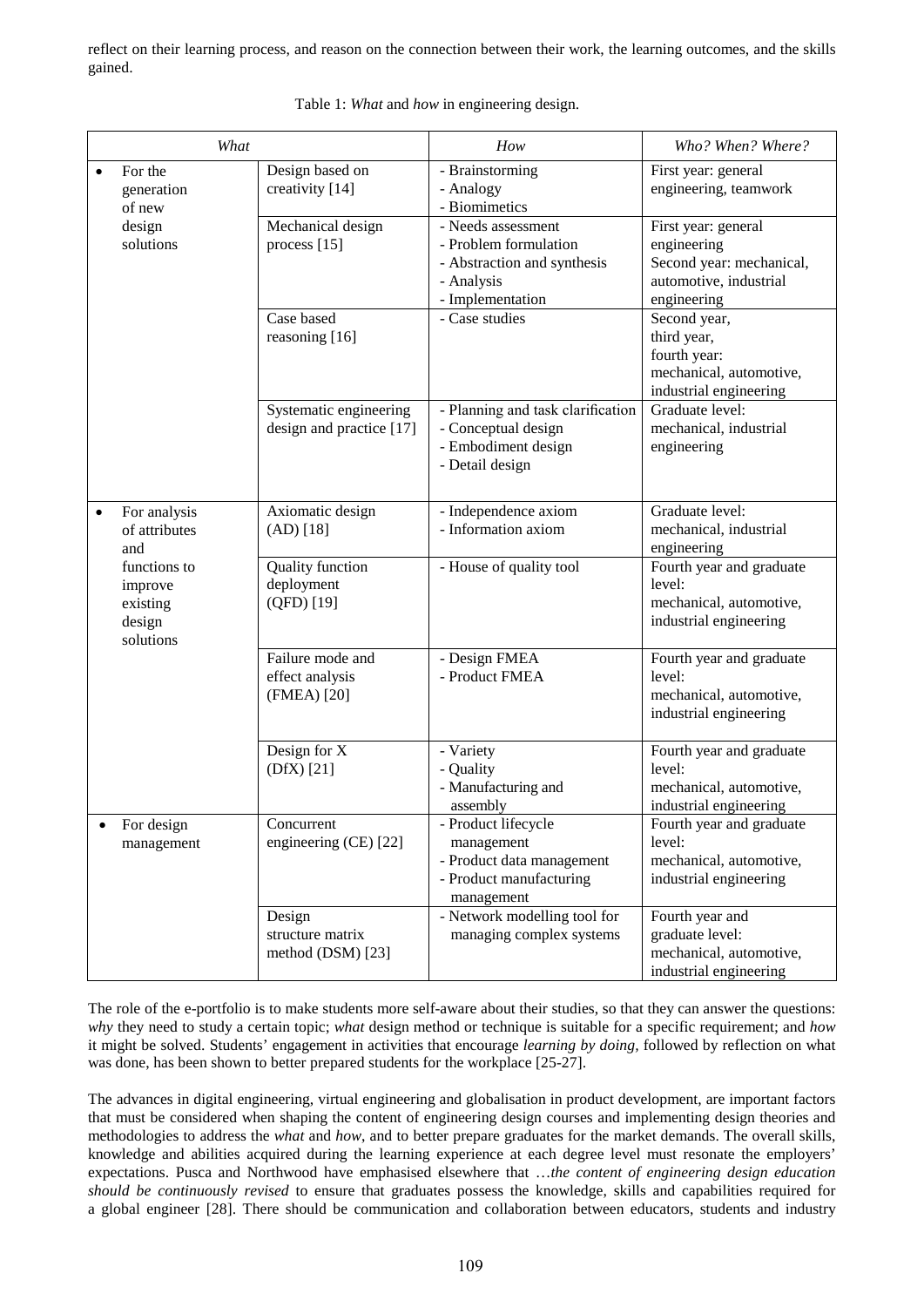representatives, so that the needs of each party can be addressed. The results of this collaboration can be used as inputs to both formulate the *why* as the guiding vision, and to shape the skills as required by today's global market.

In a continuing effort to address the existing gap between school and workplace, several initiatives have been implemented that have had a positive effect in design education:

- Experiential learning and co-operative education [29];
- Active learning and students engagement through hands-on activities that require the use of the same digital tools used by practicing engineers to create virtual or physical models [27];
- Integration of information and communication technologies [30].

## CONCLUDING REMARKS

Teaching engineering design in an integrative learning environment has been examined from the viewpoints of *why*, *what* and *how. Why* is the guiding vision, i.e. *Why study engineering design?*, and is the starting point for the learning process. *Why* has been defined, in part, with respect to students' (graduates') capabilities to design systems, components or processes to specific needs and requirements. *What* is the development of the discipline specific skills and competencies. *How* is the creative strategy that is adopted and which supports transformative learning.

When developing the *what* and *how*, the authors have considered whether they are preparing undergraduates for graduate school, the workplace or both. The overarching guidelines for success in the learning process are that one must first define the *why*, and then ensure that there is an alignment between the *why* and *what*. Only then can one *design* the creative strategy that leads to transformative learning. The importance of first answering *why* was simply expressed by John Lennon in the lyrics to the song, *how?*

*How can I go forward when I don't know which way I'm facing* [31].

## **REFERENCES**

- 1. Riddell, J., Exploring the *why* of teaching. *University Aff*airs, 58, **1**, 44 (2017).
- 2. Henry, T., *The Accidental Creative*. New York: Penguin (2013).
- 3. Collins, J., *How the Mighty Fail: and Why some Companies Never Give in*. New York: Harper Collins (2011).
- 4. Wiggins, G. and McTighe, J., *Understanding by Design*. Upper Saddle River, N.J.: Merrill Prentice Hall (1998).
- 5. Forest, E., Backward Design and Backward Course Design (2017), 7 June 2017, http://educationaltechnology.net/ backward-design-understanding-by-design/
- 6. Wikipedia, Backward Design (2017), 7 June 2017, https://en.wikipedia.org/wiki/Backward\_design
- 7. Pusca, D., Stagner, J. and Bowers, R.J. Outcome-based design approach for engineering design. *Inter. J. of Design Educ*., 9, **3**, 27-34 (2015).
- 8. Tyler, R.W., *Basic Principles of Curriculum and Instruction*. Chicago: University of Chicago Press (1949).
- 9. Tyler Coolidge Wood, What is backward design? (2014), 13 June 2017, http://tylercoolidgewood.com/ understanding-backward-design/
- 10. Covey, S.R., *The 7 Habits of Highly Effective People*. New York: Free Press (1989).
- 11. Stanley, A.F., The Tyler Rationale and the Ralph Tyler Project: an Historical Reconsideration. DEd Dissertation, University of Georgia, Athens, Georgia (2009).
- 12. Northwood, D.O., Towards a learning-centred campus: experience at the University of Windsor. *Proc. 10th Baltic Region Seminar on Engng. Educ.*, Szczecin, Poland, 111-114 (2006).
- 13. Tomiyama, T., Gu, P., Jin, Y., Lutters, D., Kind, C. and Kimura, F., Design methodologies: industrial and educational applications. *CIRP Annals - Manufacturing Technol.,* 58, **2**, 543-565 (2009).
- 14. Voland, G., *Engineering by Design.* (2nd Edn), New Jersey: Pearson Prentice Hall (2004).
- 15. Ullman, D.G., *The Mechanical Design Process*. (3rd Edn), New York: McGraw Hill (2003).
- 16. Leake, D.B., *Case-Based Reasoning: Experiences, Lessons and Future Directions*. Cambridge: MIT Press (1996).
- 17. Pahl, G., Beitz, W., Feldhusen, J. and Grote, K-H., *Engineering Design a Systematic Approach.* (3rd Edn), Berlin: Springer (2007).
- 18. Suh, N.P, *Axiomatic Design: Advances and Applications*. Oxford: Oxford University Press (2001).
- 19. Mizuno, S. and Akao, Y., *QFD: The Customer-driven Approach to Quality Planning & Deployment*. Tokyo: Asian Productivity Organization (1993).
- 20. McDermott, R.E., Mikulak, R.J. and Beauregard, M.R., *The Basics of FMEA.* New York, Productivity Press (1996).
- 21. Weber, C., *Looking at* DFX *and* Product Maturity *from the Perspective of a New Approach to Modelling Product and Product Development Processes*. In: Krause, F.L., The Future of Product Development*.* Berlin: Springer, 85- 104 (2007).
- 22. Sohlenius, G., Concurrent Engineering. *Annals of CIRP,* 41, **2**, 645-656 (1992).
- 23. Browning, T.R., Applying the design structure matrix to system decomposition and integration problems: a review and new directions. *IEEE Trans. on Engng. Manage.,* 48, **3**, 292-306 (2001).
- 24. Malaguzzi, L., *History, Ideas and Philosophy*. In: Edwards, C., Gandini, L. and Forman, G., The Hundred Languages of Children: The Reggio Emilia Approach. Greenwich: Ablex Publishing (1998).